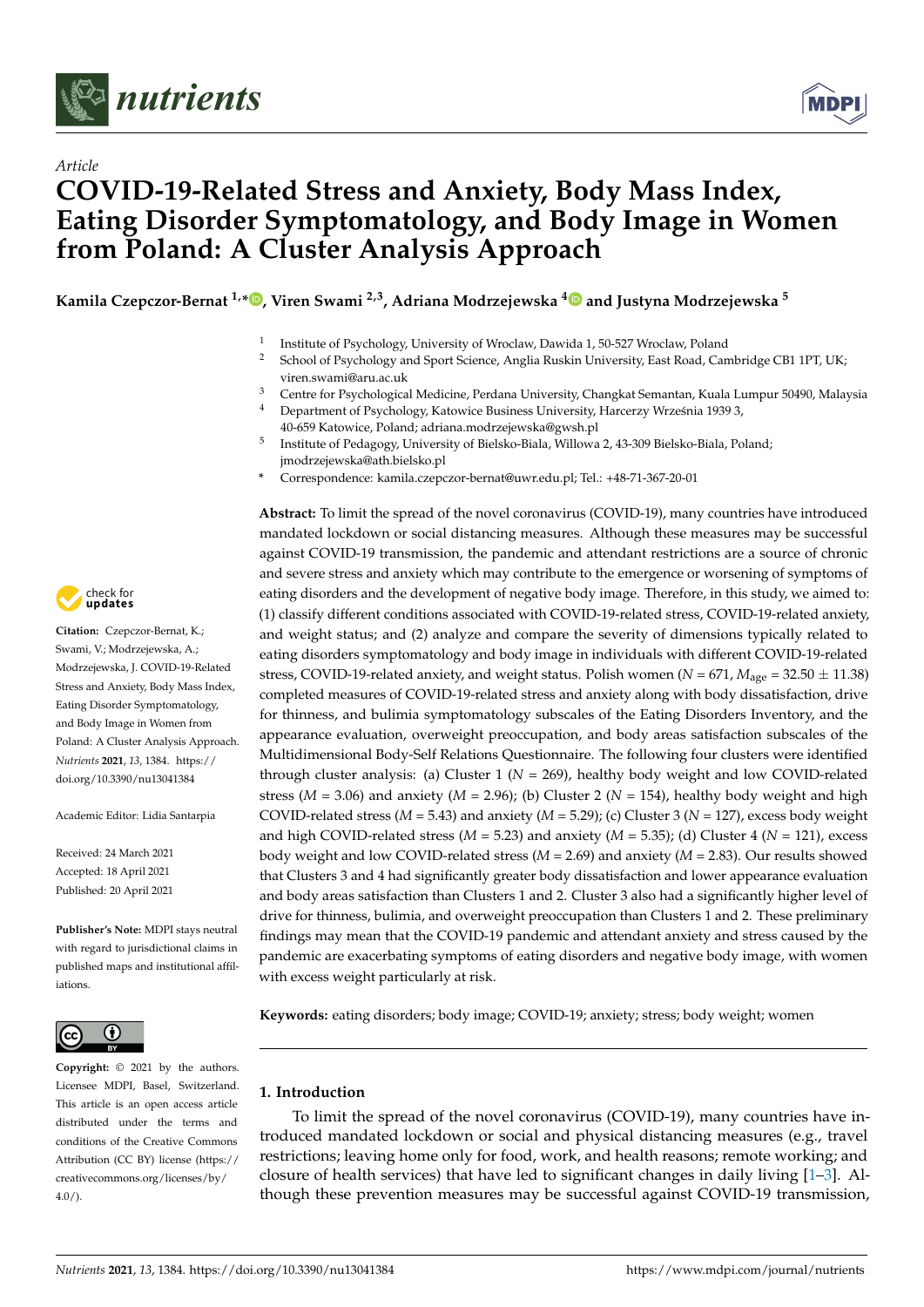the pandemic and attendant restrictions have also been a source of chronic and severe stress and anxiety [\[4–](#page-9-2)[9\]](#page-9-3). Indeed, evidence suggests that the pandemic has contributed to the deterioration of mental health in populations worldwide, including the emergence or worsening of symptoms of eating disorders and the development of negative body image [\[2,](#page-9-4)[10](#page-9-5)[–14\]](#page-9-6).

Increased stress and anxiety related to COVID-19, leading to a worsening in eating disorder symptoms and body image, may have numerous causes, including the following: (1) changes to daily routine, including limited access to leisure facilities and gyms, which may escalate concerns about one's own body [\[2](#page-9-4)[,10](#page-9-5)[–12,](#page-9-7)[14,](#page-9-6)[15\]](#page-9-8); (2) increased media coverage of food, its purchase, and potential shortages, which may increase ruminations about eating or promoting stockpiling and binging [\[2](#page-9-4)[,10,](#page-9-5)[12\]](#page-9-7); (3) persistent exposure to COVID-19 related information in the media (e.g., number of deaths and infections), which may increase concerns about one's own health (especially in immunocompromised groups, e.g., patients with anorexia) [\[12,](#page-9-7)[16](#page-9-9)[–20\]](#page-9-10); (4) changes in the performance of professional duties, which have been largely related to the need to work remotely and contact colleagues through videoconferencing suites (increased number of situations in which there is exposure and the need to watch oneself and view one's own appearance, and the need to learn new skills related to self-presentation) [\[2](#page-9-4)[,21\]](#page-10-0); (5) increased feelings of losing control over the current situation, which may trigger behaviors aimed at "regaining control through body control" [\[14](#page-9-6)[,15\]](#page-9-8); (6) increased time spent on social media, which may exacerbate concerns about appearance and one's body and lead to an increase in compensatory behavior (e.g., restrictive diet and vomiting) [\[2](#page-9-4)[,12](#page-9-7)[,22\]](#page-10-1); (7) limited contact with other people, which may be associated with the legitimization of some eating disorder symptoms (e.g., avoidance of social eating and body exposure) [\[12](#page-9-7)[,15\]](#page-9-8); (8) disruption of access to specialist support and treatment service [\[2](#page-9-4)[,15\]](#page-9-8); (9) limited possibility of direct contact with family, friends, and other people, who are important sources of daily support and help to regulate emotions through adaptive mechanisms [\[23](#page-10-2)[,24\]](#page-10-3).

Although knowledge about the symptoms of eating disorders and negative body image during the COVID-19 pandemic has increased in diverse populations [\[13,](#page-9-11)[24–](#page-10-3)[30\]](#page-10-4), research and knowledge on the symptoms of eating disorders and body image in Polish women remains limited (Polish studies published so far have concerned either the period before the pandemic [\[31\]](#page-10-5) or a general problem of nutrition behaviors before and during COVID-19 lockdown [\[32\]](#page-10-6)). Given the likelihood that the pandemic, attendant restrictions, and their consequences have been a source of chronic and severe stress and anxiety [\[4–](#page-9-2)[9\]](#page-9-3), and, as earlier research indicated, may have had an impact on body image and eating disorder symptomatology [\[10,](#page-9-5)[13,](#page-9-11)[14\]](#page-9-6), it is vital to develop a fuller understanding of this issue in Polish women. Moreover, clarity on this issue is essential to ensure that appropriate interventions are made, which will be able to take into account the specific situation related to COVID-19 in Poland. Therefore, this work aimed to: (1) classify different conditions associated with COVID-19-related stress, COVID-19-related anxiety, and weight status; and (2) analyze and compare the severity of dimensions typically related to eating disorders symptomatology and body image in individuals with different COVID-19-related stress, COVID-19-related anxiety, and weight status. We hypothesized that women with excess body weight, high anxiety, and high stress related to COVID-19 would have significantly greater symptoms of eating disorders and negative body image than those of healthy weight, low anxiety, and low stress.

### **2. Materials and Methods**

#### *2.1. Participants and Procedure*

This study was approved by the Ethics Committee of the University of Wroclaw (14 December 2020) and conducted in accordance with the Declaration of Helsinki. Data were collected via an online survey (populated on Google Forms) between 14 December 2020 and 1 February 2021 (for most of that time, there was a total lockdown in Poland, except for a short period before Christmas). Participants were recruited via flyers (posted at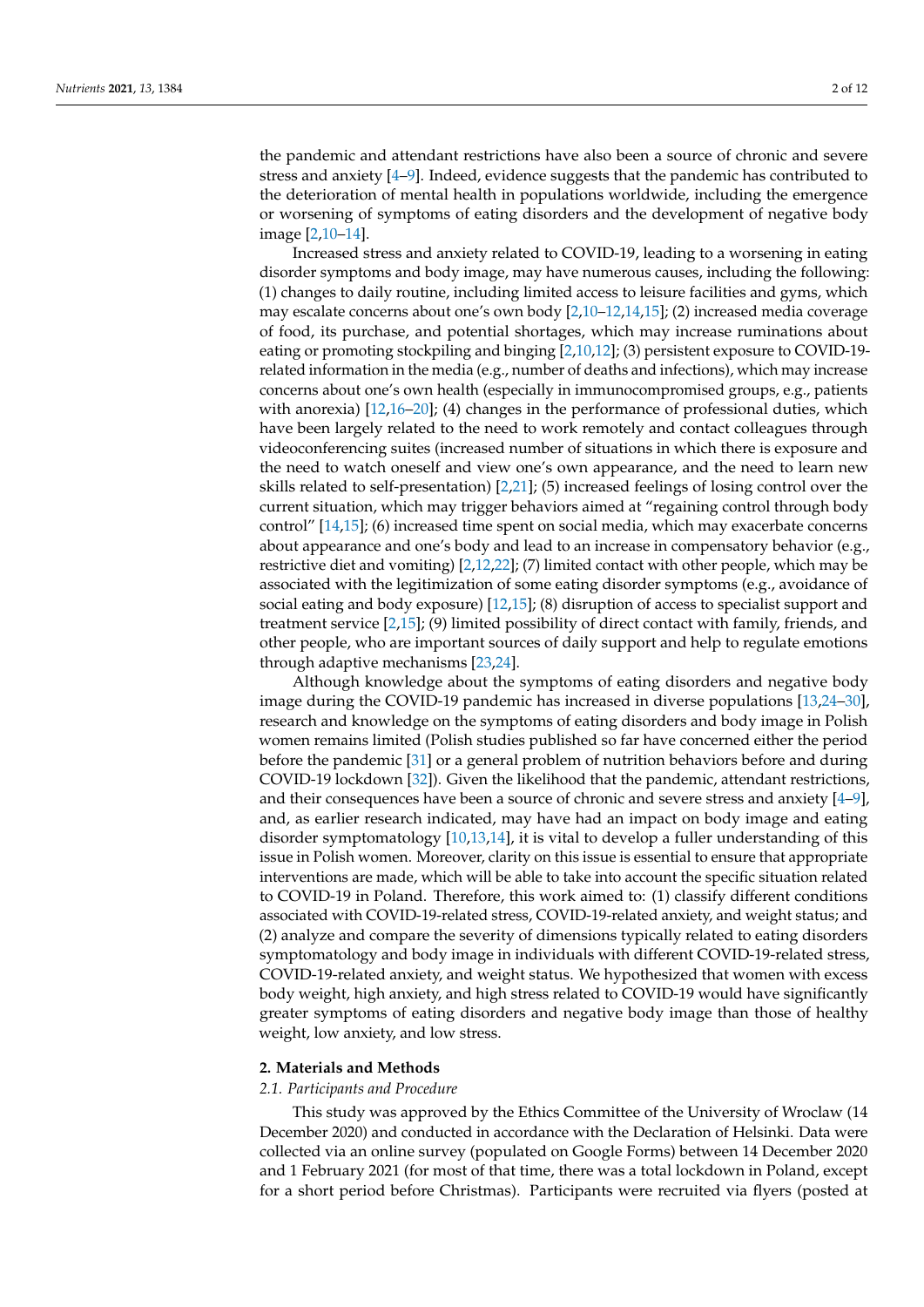universities and workplace locations) and an online advertisement. After contacting the researchers, all women provided prior written informed consent and were made aware that participation in our study was voluntary and anonymous. Next, they completed an online survey, which was accessed via a link sent to participants. All participation was voluntary, and participants were not remunerated.

Seven hundred and forty-seven women volunteered for the study, 76 of whom were outliers, and therefore were removed from the database. Our final sample included 671 Polish women who ranged in age from 18 to 73 years (*M* = 32.50, *SD* = 11.38) and in self-reported body mass index (BMI) from 18.52 to 50.70 kg/m<sup>2</sup> (*M* = 24.78, *SD* = 5.10). The majority of participants were White (99.1%) and heterosexual (91.2%). In terms of relationship status, 17.6% were single, 35.3% were partnered but not married, 41.6% were married, and 5.5% had some other status. In terms of education, 27.7% had completed secondary or technical school, 17.9% had completed an undergraduate degree, 32.8% had completed a Master's degree, 14% had completed another postgraduate degree, and 7.60% had completed some other qualification.

# *2.2. Measures*

Five measures were included in the online survey. We obtained permission to use all instruments from their developers. For instruments where the Polish version was not available, we produced novel Polish translation using the standardized back-translation procedure [\[33\]](#page-10-7).

# 2.2.1. COVID-19-Related Stress

To measure levels of stress caused by the COVID-19 pandemic, we used a 5-item measure, which a previous study had shown to have adequate construct validity [\[13\]](#page-9-11). Participants were asked how stressed they felt about the impact of the COVID-19 pandemic on their daily lives, finances, personal relationships, work and/or studies, and their future in general. All items were rated on a 7-point scale ranging from 1 (*not at all stressed*) to 7 (*extremely stressed*), with higher mean scores reflecting greater COVID-19-related stress. This instrument has not been previously used in Polish-speaking populations. Therefore, we examined the factor structure of scores on the instrument using a principal-axis exploratory factor analysis. The results supported the extraction of a single factor consisting of all 5 items (KMO = 0.83, Bartlett's test of sphericity  $\chi^2_{(10)}$  = 2042.35,  $p < 0.001$ , eigenvalue = 3.42, 68.4% of the variance explained, item-factor loadings = 0.79 to 0.86). On the basis of the results, we computed an overall score as the mean of all five items. McDonald's ω for scores on this measure was 0.89.

## 2.2.2. COVID-19-Related Anxiety

To measure anxiety caused by the COVID-19 pandemic, we used a 1-item measure in which we asked participants how anxious they are about the COVID-19 pandemic [\[8,](#page-9-12)[13\]](#page-9-11). In previous studies, scores on this measure have been shown to have adequate construct and predictive validity [\[8](#page-9-12)[,13\]](#page-9-11). Items were rated on a 7-point scale (from 1 = *not anxious* at all to 7 = *extremely anxious*). The higher the score, the greater the COVID-19-related anxiety.

#### 2.2.3. Eating Disorders Symptoms

To measure symptoms of eating disorders, participants completed the Eating Disorder Inventory (EDI), which has adequate construct and factorial validity, including in Polish women [\[34,](#page-10-8)[35\]](#page-10-9). The EDI consists of the following 8 subscales: body dissatisfaction, drive for thinness, bulimia, ineffectiveness, perfectionism, interpersonal distrust, interoceptive awareness, and maturity fears. In this study we used the scores of three of the subscales, i.e., body dissatisfaction (EDI-BD), drive for thinness (EDI-DT), and bulimia (EDI-B). Mean scores were computed so that higher scores reflected greater body dissatisfaction, drive for thinness, and bulimia symptoms. All items were rated on a 6-point scale ranging from 0 (*never*) to 5 (*always*). After inverting the indicated items, responses were recoded according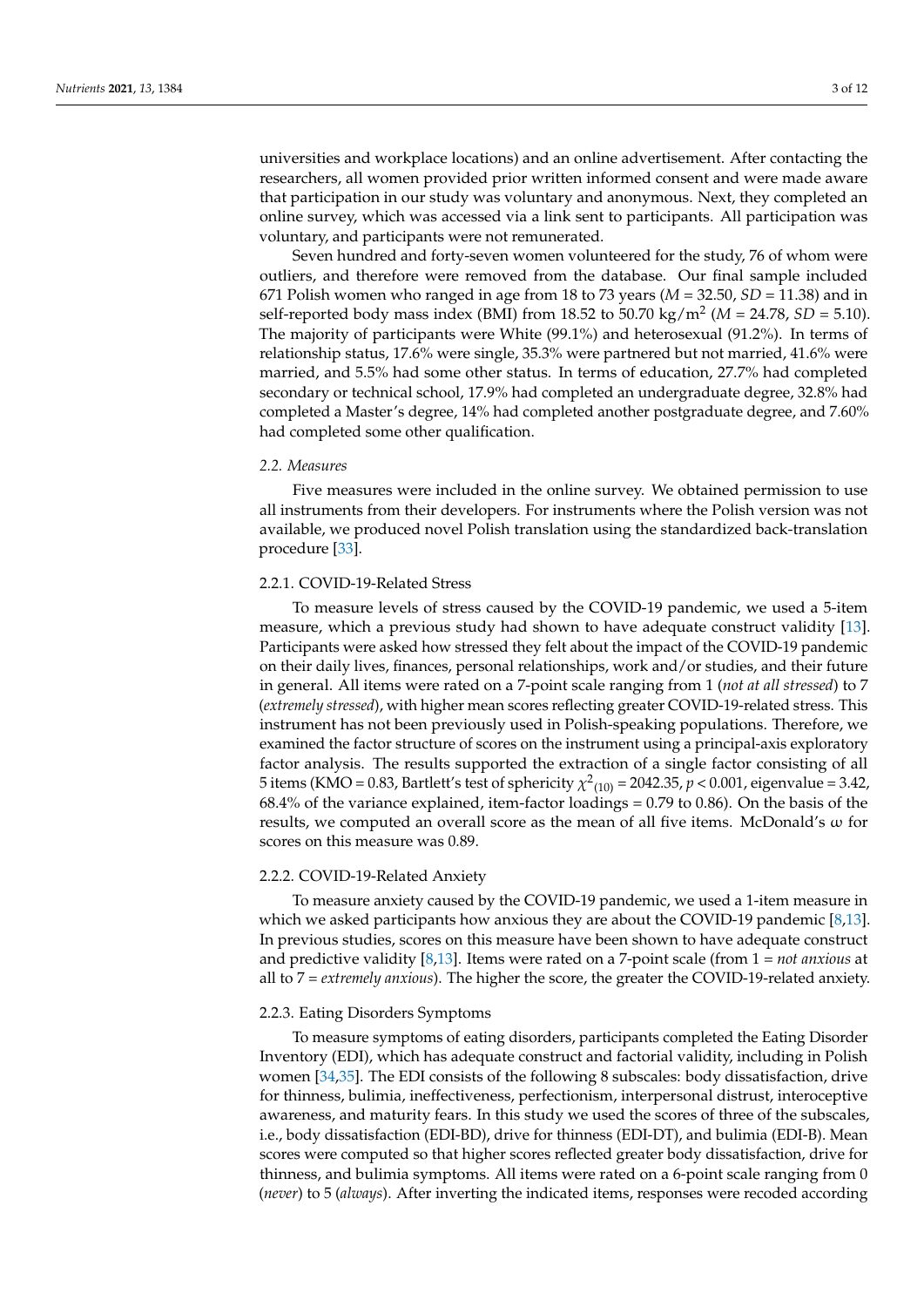to previous recommendations (*always* = 3, *usually* = 2, *often* = 1, *sometimes*, *rarely*, *never* = 0). McDonald's ω for EDI-BD scores was 0.88, for EDI-DT scores was 0.86, and for EDI-B scores was 0.88.

### 2.2.4. Body Image

To measure body image, participants were asked to complete the Multidimensional Body–Self Relations Questionnaire (MBSRQ), which has been shown to have adequate construct and factorial validity, including in Polish women [\[36,](#page-10-10)[37\]](#page-10-11). The MBSRQ includes the following 9 subscales measuring different body image-related aspects: appearance evaluation, fitness evaluation, health evaluation, appearance orientation, fitness orientation, health orientation, overweight preoccupation, self-classified weight, and body areas satisfaction. In this study, we used the scores of three of the subscales, i.e., appearance evaluation (MBSRQ-AE), overweight preoccupation (MBSRQ-OWP), and body areas satisfaction (MBSRQ-BASS). Mean scores were computed so that higher scores reflected higher satisfaction with the body as a whole and positive feelings related to them (AE), higher fat-related anxiety, food restriction, and weight vigilance (OWP), and higher satisfaction with individual parts of the body (BASS). Items were rated on variable 5-point scales. McDonald's ω for MBSRQ-AE scores was 0.90, for MBSRQ-OWP scores was 0.70, and for MBSRQ-BASS scores was 0.86.

#### 2.2.5. Demographics

Participants were asked to provide their demographic information (age, ethnicity, sexual orientation, educational qualification, and relationship status), weight and height. We calculated BMI ( $\text{kg/m}^2$ ) based on self-report data.

#### *2.3. Statistical Analysis*

Our analyses were conducted using IBM SPSS Statistic version 26. A two-step cluster analysis (with Schwarz's Bayesian criterion, BIC) was used to identify clusters based on COVID-19-related stress, COVID-19-related anxiety, and BMI. This was a hybrid approach based on a combination of running a distance measure (to separate groups) and hierarchical methods (to select the optimal subgroups model). A two-step cluster analysis was chosen as it is appropriate for both categorical and continuous variables and samples of *N* > 200 [\[38\]](#page-10-12). Multivariate analysis of variance (MANOVA) was used to assess differences between the clusters with regard to eating disorder symptoms (body dissatisfaction, drive for thinness, and bulimia), and body image (appearance evaluation, overweight preoccupation, and body areas satisfaction). To correct for multiple comparisons, the Bonferroni corrected/adjusted *p*-value was used. A 5% significance level was used.

#### **3. Results**

## *3.1. Cluster Analysis of COVID-19-Related Stress, COVID-19-Related Anxiety, and Body Mass Index*

The four clusters were labeled, and were characterized, as follows: (a) Cluster 1  $(N = 269)$ , healthy body weight and low COVID-related stress  $(M = 3.06)$  and anxiety (*M* = 2.96); (b) Cluster 2 (*N* = 154), healthy body weight and high COVID-related stress  $(M = 5.43)$  and anxiety  $(M = 5.29)$ ; (c) Cluster 3 ( $N = 127$ ), excess body weight and high COVID-related stress (*M* = 5.23) and anxiety (*M* = 5.35); (d) Cluster 4 (*N* = 121), excess body weight and low COVID-related stress (*M* = 2.69) and anxiety (*M* = 2.83). Table [1](#page-5-0) presents the demographic characteristics of these clusters.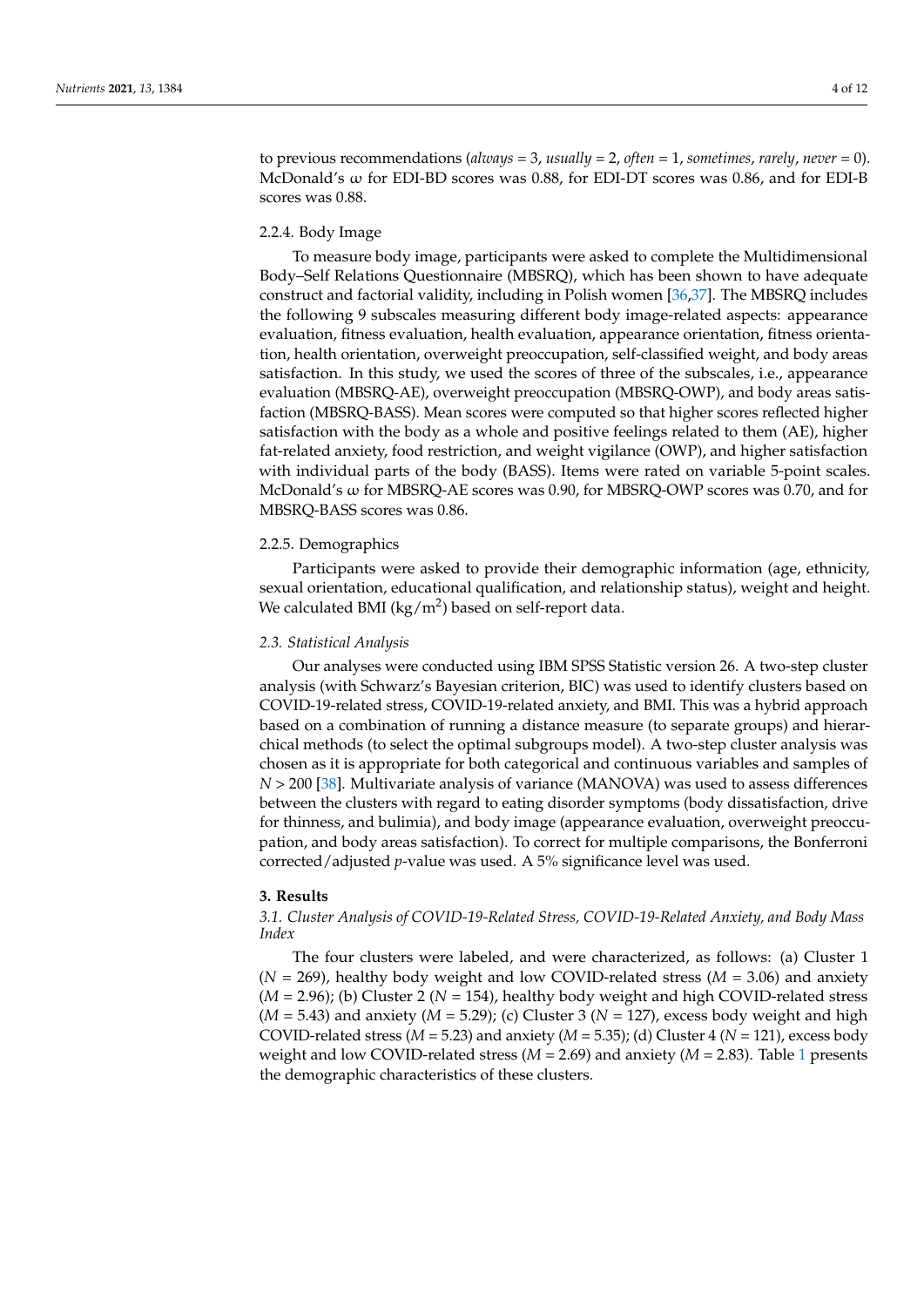|                                                             | Cluster 1<br>$(N = 269)$<br>Healthy Weight +<br><b>Low Stress</b><br>+ Low Anxiety | Cluster <sub>2</sub><br>$(N = 154)$<br>Healthy Weight +<br>High Stress +<br><b>High Anxiety</b> | Cluster 3<br>$(N = 127)$<br>Excess Weight +<br>High Stress +<br><b>High Anxiety</b> | Cluster 4<br>$(N = 121)$<br>Excess Weight +<br>Low Stress + Low<br>Anxiety |                                                                       |  |
|-------------------------------------------------------------|------------------------------------------------------------------------------------|-------------------------------------------------------------------------------------------------|-------------------------------------------------------------------------------------|----------------------------------------------------------------------------|-----------------------------------------------------------------------|--|
|                                                             |                                                                                    | M(SD)                                                                                           |                                                                                     |                                                                            |                                                                       |  |
| Age                                                         | 30.30<br>$(10.32)$ <sup>a,b</sup>                                                  | 29.97<br>$(11.06)$ <sup>c,d</sup>                                                               | 36.58<br>$(13.37)$ <sup>a,c</sup>                                                   | 36.33<br>$(9.51)$ $^{b,d}$                                                 | $F(3, 667) = 17.05, p$<br>< 0.001                                     |  |
| <b>BMI</b>                                                  | 21.63<br>$(1.72)$ A,B                                                              | 21.86<br>$(1.82)$ <sup>C<sub>,D</sub></sup>                                                     | 29.96<br>$(4.79)$ A,C                                                               | 30.07<br>$(4.40)$ <sup>B,D</sup>                                           | $F(3, 667) = 367.42, p$<br>< 0.001                                    |  |
|                                                             |                                                                                    | N(%                                                                                             |                                                                                     |                                                                            | $\chi^2$ and Cramer's V                                               |  |
| Ethnicity                                                   |                                                                                    |                                                                                                 |                                                                                     |                                                                            |                                                                       |  |
| White                                                       | 267 (99.26)                                                                        | 151 (98.05)                                                                                     | 124 (97.64)                                                                         | 121 (100)                                                                  |                                                                       |  |
| <b>Black</b>                                                | 0                                                                                  | $\boldsymbol{0}$                                                                                | $\theta$                                                                            | $\boldsymbol{0}$                                                           | $\chi^2_{(6)} = 9.51$ ,<br>Cramer's $V = 0.08$                        |  |
| Asian                                                       | $\boldsymbol{0}$                                                                   | $\boldsymbol{0}$                                                                                | $\mathbf{0}$                                                                        | $\boldsymbol{0}$                                                           | <b>NS</b>                                                             |  |
| Mixed race                                                  | $\boldsymbol{0}$                                                                   | $\boldsymbol{0}$                                                                                | 2(1.57)                                                                             | $\boldsymbol{0}$                                                           |                                                                       |  |
| Other                                                       | 2(0.74)                                                                            | 3(1.95)                                                                                         | 1(0.79)                                                                             | $\mathbf{0}$                                                               |                                                                       |  |
| Sexual orientation                                          |                                                                                    |                                                                                                 |                                                                                     |                                                                            |                                                                       |  |
| Heterosexual                                                | 246 (91.45)                                                                        | 138 (89.61)                                                                                     | 115 (90.55)                                                                         | 113 (93.39)                                                                |                                                                       |  |
| Lesbian                                                     | 2(0.74)                                                                            | 4(2.60)                                                                                         | 5(3.93)                                                                             | $\boldsymbol{0}$                                                           | $\chi^2$ <sub>(15)</sub> = 11.74,<br>Cramer's $V = 0.08$<br><b>NS</b> |  |
| Bisexual                                                    | 15(5.59)                                                                           | 9(5.84)                                                                                         | 4(3.15)                                                                             | 5(4.13)                                                                    |                                                                       |  |
| Pansexual/Queer                                             | 2(0.74)                                                                            | 1(0.65)                                                                                         | 1(0.79)                                                                             | 1(0.83)                                                                    |                                                                       |  |
| Asexual                                                     | 2(0.74)                                                                            | 1(0.65)                                                                                         | 1(0.79)                                                                             | 2(1.65)                                                                    |                                                                       |  |
| Other                                                       | 2(0.74)                                                                            | 1(0.65)                                                                                         | 1(0.79)                                                                             | $\mathbf{0}$                                                               |                                                                       |  |
| Educational<br>qualification                                |                                                                                    |                                                                                                 |                                                                                     |                                                                            |                                                                       |  |
| Primary school                                              | $\boldsymbol{0}$                                                                   | $\boldsymbol{0}$                                                                                | $\mathbf{0}$                                                                        | 1(0.83)                                                                    | $\chi^2_{(24)} = 59.47$ ,<br>Cramer's $V = 0.17$<br>$***$             |  |
| Intermediate<br>school                                      | $\boldsymbol{0}$                                                                   | $\boldsymbol{0}$                                                                                | $\boldsymbol{0}$                                                                    | $\boldsymbol{0}$                                                           |                                                                       |  |
| Vocational school                                           | $\boldsymbol{0}$                                                                   | $\boldsymbol{0}$                                                                                | 1(0.79)                                                                             | $\boldsymbol{0}$                                                           |                                                                       |  |
| Secondary school<br>or technical school                     | 86 (31.97)                                                                         | 49 (31.82)                                                                                      | 32 (25.20)                                                                          | 19 (15.70)                                                                 |                                                                       |  |
| Bachelor or<br>engineer                                     | 56 (20.82)                                                                         | 32 (20.78)                                                                                      | 19 (14.96)                                                                          | 13 (10.74)                                                                 |                                                                       |  |
| Master of Arts or<br>Master of Science<br>etc.              | 76 (28.25)                                                                         | 42 (27.27)                                                                                      | 47 (37.00)                                                                          | 55 (45.45)                                                                 |                                                                       |  |
| Doctor of<br>Philosophy or<br>Doctor of<br>Engineering etc. | 2(0.74)                                                                            | 3(1.95)                                                                                         | $\boldsymbol{0}$                                                                    | 1(0.83)                                                                    |                                                                       |  |
| Postgraduate<br>studies                                     | 29 (10.78)                                                                         | 15 (9.74)                                                                                       | 21 (16.54)                                                                          | 29 (23.97)                                                                 |                                                                       |  |
| Still in full-time<br>education                             | 20 (7.44)                                                                          | 13 (8.44)                                                                                       | 6(4.72)                                                                             | 3(2.48)                                                                    |                                                                       |  |
| Other qualification                                         | $\boldsymbol{0}$                                                                   | $\boldsymbol{0}$                                                                                | 1(0.79)                                                                             | $\boldsymbol{0}$                                                           |                                                                       |  |

**Table 1.** Demographics characteristic of the four clusters.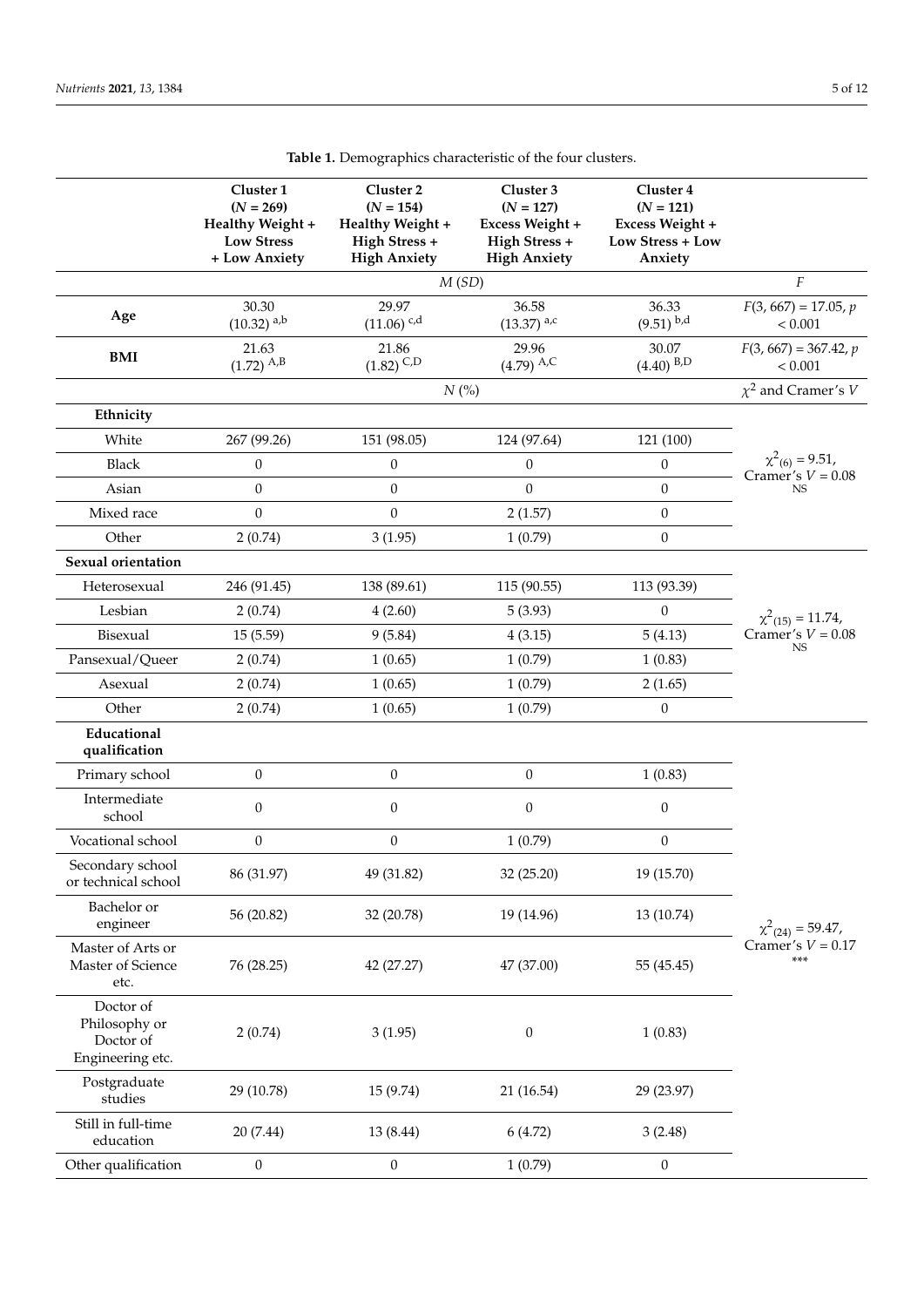<span id="page-5-0"></span>

|                                                           | Cluster 1<br>$(N = 269)$<br>Healthy Weight +<br><b>Low Stress</b><br>+ Low Anxiety | Cluster 2<br>$(N = 154)$<br>Healthy Weight +<br>High Stress +<br><b>High Anxiety</b> | Cluster 3<br>$(N = 127)$<br>Excess Weight +<br>High Stress +<br><b>High Anxiety</b> | Cluster 4<br>$(N = 121)$<br>Excess Weight +<br>Low Stress + Low<br>Anxiety |                                                         |
|-----------------------------------------------------------|------------------------------------------------------------------------------------|--------------------------------------------------------------------------------------|-------------------------------------------------------------------------------------|----------------------------------------------------------------------------|---------------------------------------------------------|
| Relationship<br>status                                    |                                                                                    |                                                                                      |                                                                                     |                                                                            |                                                         |
| Single-not<br>currently<br>partnered or<br>married/dating | 45 (16.73)                                                                         | 35 (22.73)                                                                           | 23(18.11)                                                                           | 15 (12.40)                                                                 | $\chi^2_{(24)} = 60.39$ ,<br>Cramer's $V = 0.17$<br>*** |
| Partnered-not<br>living with partner                      | 61(22.68)                                                                          | 41(26.62)                                                                            | 13 (10.24)                                                                          | 11 (9.09)                                                                  |                                                         |
| Partnered-living<br>with partner                          | 52 (19.33)                                                                         | 23 (14.94)                                                                           | 19 (14.96)                                                                          | 17(14.05)                                                                  |                                                         |
| Married                                                   | 92 (34.20)                                                                         | 51(33.11)                                                                            | 62 (48.82)                                                                          | 74 (61.16)                                                                 |                                                         |
| Divorced                                                  | 5(1.86)                                                                            | 2(1.30)                                                                              | 3(2.36)                                                                             | 4(3.30)                                                                    |                                                         |
| Widowed                                                   | 2(0.74)                                                                            | $\mathbf{0}$                                                                         | 2(1.58)                                                                             | $\boldsymbol{0}$                                                           |                                                         |
| In a polyamorous<br>relationship                          | 1(0.37)                                                                            | $\mathbf{0}$                                                                         | $\Omega$                                                                            | $\boldsymbol{0}$                                                           |                                                         |
| In an open<br>relationship                                | 3(1.12)                                                                            | $\boldsymbol{0}$                                                                     | $\theta$                                                                            | $\boldsymbol{0}$                                                           |                                                         |
| Other                                                     | 8(2.97)                                                                            | 2(1.30)                                                                              | 5(3.93)                                                                             | $\boldsymbol{0}$                                                           |                                                         |

**Table 1.** *Cont.*

a,b,c,d the significant ( $p < 0.001$ ) differences between the groups in terms of age;  $A, B, C, D$  the significant ( $p < 0.001$ ) differences between the groups in terms of BMI; <sup>NS</sup> a non-significant; \*\*\*  $p < 0.001$ .

## *3.2. Comparison of the Four Clusters for Eating Disorder Symptoms and Body Image*

Using Pillai's trace, a multivariate analysis of variance (MANOVA) indicated a significant effect of clusters on all eating disorders symptoms,  $V = 0.16$ ,  $F(3, 665) = 12.77$ ,  $p < 0.001$ , and body image variables,  $V = 0.19$ ,  $F(3, 665) = 15.01$ ,  $p < 0.001$ . Table [2](#page-6-0) shows results with Bonferroni's adjustment for multiple comparisons.

Our results indicated that Clusters 3 and 4 did not significantly different from each other in terms of all variables. With regard to eating disorder symptomatology, both of the abovementioned clusters had significantly greater body dissatisfaction than Clusters 1 and 2. Cluster 3 also had a higher level of drive for thinness and bulimia than Clusters 1 and 2. In turn, Cluster 4 differed significantly only from Cluster 1. In relation to body image, Clusters 3 and 4 had significantly lower appearance evaluation and body areas satisfaction than Clusters 1 and 2. Cluster 3 also had a higher level of overweight preoccupation than Clusters 1 and 2. In turn, Cluster 4 differed significantly only from Cluster 1.

Overall, our results partially support our hypothesis, as higher levels of symptoms of eating disorders and negative body image were observed in women with excess body weight, high anxiety, and stress related to COVID-19 as compared with women with a healthy body weight and with low levels of anxiety and stress. Our results indicate that both COVID-19-related stress and anxiety, as well as body weight status, may contribute to the intensity of eating disorder symptomatology and negative body image.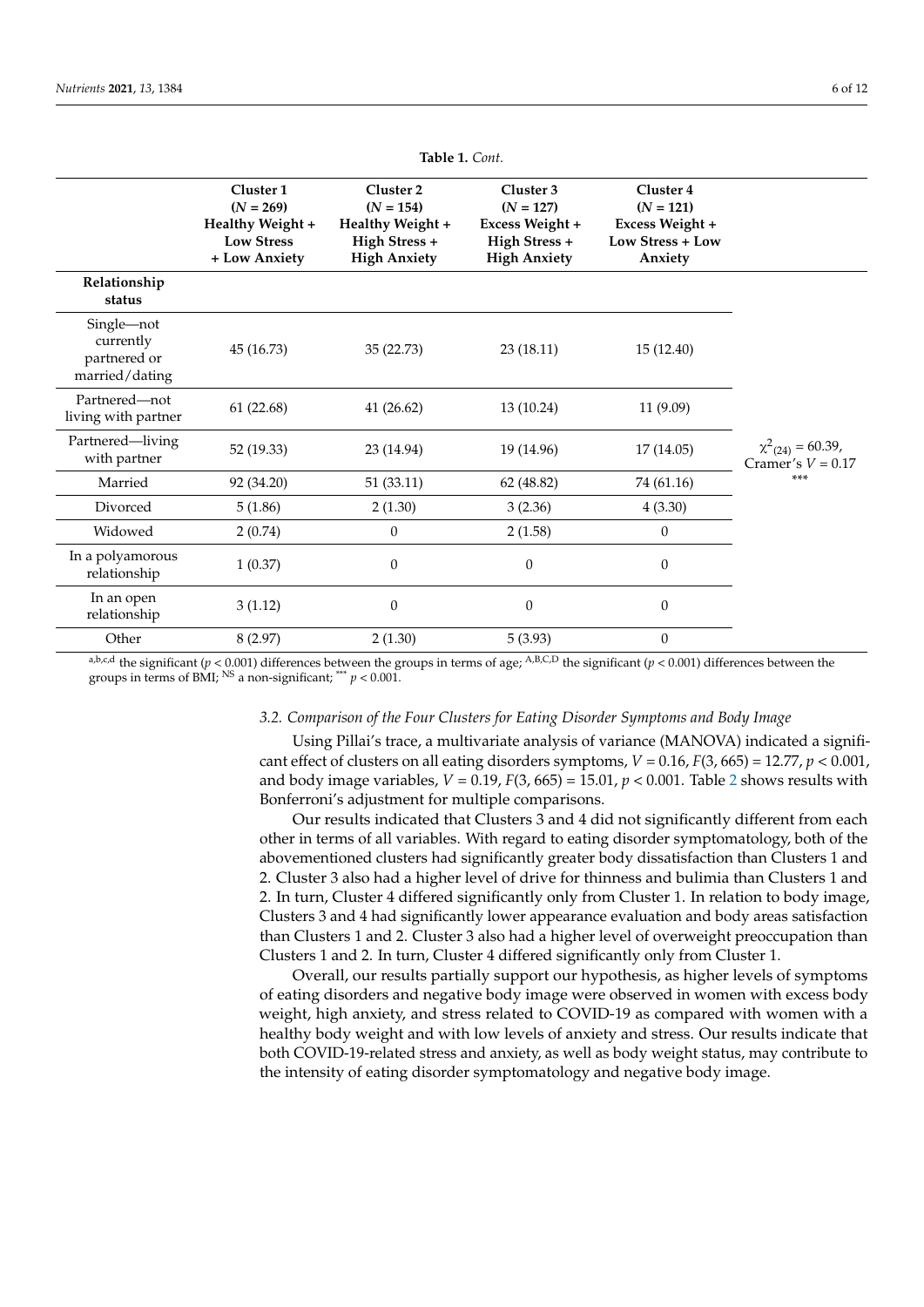<span id="page-6-0"></span>

|                                                 | Cluster 1<br>$(N = 269)$<br><b>Healthy Weight</b><br>+ Low Stress<br>+ Low Anxiety | Cluster <sub>2</sub><br>$(N = 154)$<br><b>Healthy Weight</b><br>+ High Stress<br>+ High Anxiety | Cluster 3<br>$(N = 127)$<br><b>Excess Weight</b><br>+ High Stress<br>+ High Anxiety | Cluster 4<br>$(N = 121)$<br><b>Excess Weight</b><br>+ Low Stress<br>+ Low Anxiety |                                                                                                                                                                         |  |  |  |  |
|-------------------------------------------------|------------------------------------------------------------------------------------|-------------------------------------------------------------------------------------------------|-------------------------------------------------------------------------------------|-----------------------------------------------------------------------------------|-------------------------------------------------------------------------------------------------------------------------------------------------------------------------|--|--|--|--|
|                                                 |                                                                                    | M(SD)                                                                                           |                                                                                     |                                                                                   | Post hoc                                                                                                                                                                |  |  |  |  |
| $F(3, 667) = 36.84, p < 0.001, \eta_p^2 = 0.14$ |                                                                                    |                                                                                                 |                                                                                     |                                                                                   |                                                                                                                                                                         |  |  |  |  |
| EDI-BD                                          | 0.57(0.63)                                                                         | 0.82(0.73)                                                                                      | 1.26 (0.88) $^{\rm a}$                                                              | $1.25(0.83)$ <sup>a</sup>                                                         | $1 \text{ vs. } 2$ **<br>$1 \text{ vs. } 3$ ***<br>$1 vs. 4***$<br>$2$ vs. $3***$<br>$2$ vs. $4***$<br>$3$ vs. $4$                                                      |  |  |  |  |
|                                                 | $F(3, 667) = 11.37, p < 0.001, \eta_p^2 = 0.05$                                    |                                                                                                 |                                                                                     |                                                                                   |                                                                                                                                                                         |  |  |  |  |
| <b>EDI-DT</b>                                   | $0.52(0.71)$ <sup>a</sup>                                                          | $0.69(0.72)$ <sup>a,b</sup>                                                                     | $0.97(0.80)$ <sup>c</sup>                                                           | $0.77$ (0.75) a,b,c                                                               | $1 \text{ vs. } 2$<br>1 vs. 3 ***<br>$1$ vs. $4*$<br>$2 \text{ vs. } 3$ **<br>$2$ vs. $4$<br>3 vs. 4                                                                    |  |  |  |  |
|                                                 |                                                                                    | $F(3, 667) = 13.98, p < 0.001, \eta_p^2 = 0.06$                                                 |                                                                                     |                                                                                   |                                                                                                                                                                         |  |  |  |  |
| $EDI-B$                                         | $0.31(0.58)$ <sup>a</sup>                                                          | $0.38(0.61)$ <sup>a,b</sup>                                                                     | $0.73(0.81)$ <sup>c</sup>                                                           | 0.59 (0.67) $b,c$                                                                 | $1 \text{ vs. } 2$<br>$1$ vs. $3$ $\rm{***}$<br>$1$ vs. $4**$<br>$2 \text{ vs. } 3$ ***<br>$2$ vs. $4^+$<br>$3$ vs. $4$                                                 |  |  |  |  |
|                                                 |                                                                                    | $F(3, 667) = 46.59, p < 0.001, \eta_p^2 = 0.17$                                                 |                                                                                     |                                                                                   |                                                                                                                                                                         |  |  |  |  |
| <b>MBSRQ-AE</b>                                 | 3.58 (0.88) $^{\rm a}$                                                             | 3.35 (0.90) $^{\rm a}$                                                                          | $2.54(0.94)^{b}$                                                                    | 2.81 $(0.94)$ <sup>b</sup>                                                        | $1 \text{ vs. } 2^{+1}$<br>$1$ vs. $3$ ***<br>$1$ vs. $4***$<br>$2$ vs. $3$ ***<br>$2$ vs. $4***$<br>$3 \text{ vs. } 4$                                                 |  |  |  |  |
| $F(3,667)=16.76, p<0.001, {\eta_p}^2=0.07$      |                                                                                    |                                                                                                 |                                                                                     |                                                                                   |                                                                                                                                                                         |  |  |  |  |
| MBSRQ-OWP                                       | 2.22(0.88)                                                                         | $2.48\ (0.93)$ $^{\rm a}$                                                                       | $2.78(0.85)$ <sup>b</sup>                                                           | 2.76 (0.83) $a,b$                                                                 | $1$ vs. $2*$<br>$1 \text{ vs. } 3$ ***<br>$1 \text{ vs. } 4$ ***<br>$2 \text{ vs. } 3 *$<br>$2 \text{ vs. } 4$ <sup>+++</sup><br>$3$ vs. $4$                            |  |  |  |  |
| $F(3, 667) = 29.48, p < 0.001, \eta_p^2 = 0.12$ |                                                                                    |                                                                                                 |                                                                                     |                                                                                   |                                                                                                                                                                         |  |  |  |  |
| MBSRQ-<br><b>BASS</b>                           | 3.46 (0.78) $^{\rm a}$                                                             | 3.26 (0.79) $a$                                                                                 | $2.75(0.76)^{b}$                                                                    | $2.95(0.70)^{b}$                                                                  | $1$ vs. $2$ $^{\rm{H{\small +}}{\small +}}$<br>$1$ vs. $3$ $\rm***$<br>$1$ vs. $4$ $\rm ^{***}$<br>$2 \text{ vs. } 3$ ***<br>$2$ vs. $4$ $^{\ast\ast}$<br>$3$ vs. $4\,$ |  |  |  |  |

**Table 2.** Separate univariate ANOVAs on the outcome variables.

EDI—the Eating Disorder Inventory: body dissatisfaction (EDI-BD), drive for thinness (EDI-DT) and bulimia (EDI-B); MBSRQ—the Multidimensional Body–Self Relations Questionnaire: appearance evaluation (MBSRQ-AE), overweight preoccupation (MBSRQ-OWP) and body areas satisfaction (MBSRQ-BASS). <sup>a,b,c</sup> If clusters share the same non-capital letter, then the differences between the groups are not statistically significant. \* *p* < 0.05, \*\* *p* < 0.01, \*\*\* *p* < 0.001, † *p* = 0.053, †† *p* = 0.075, ††† *p* = 0.059, †††† *p* = 0.058.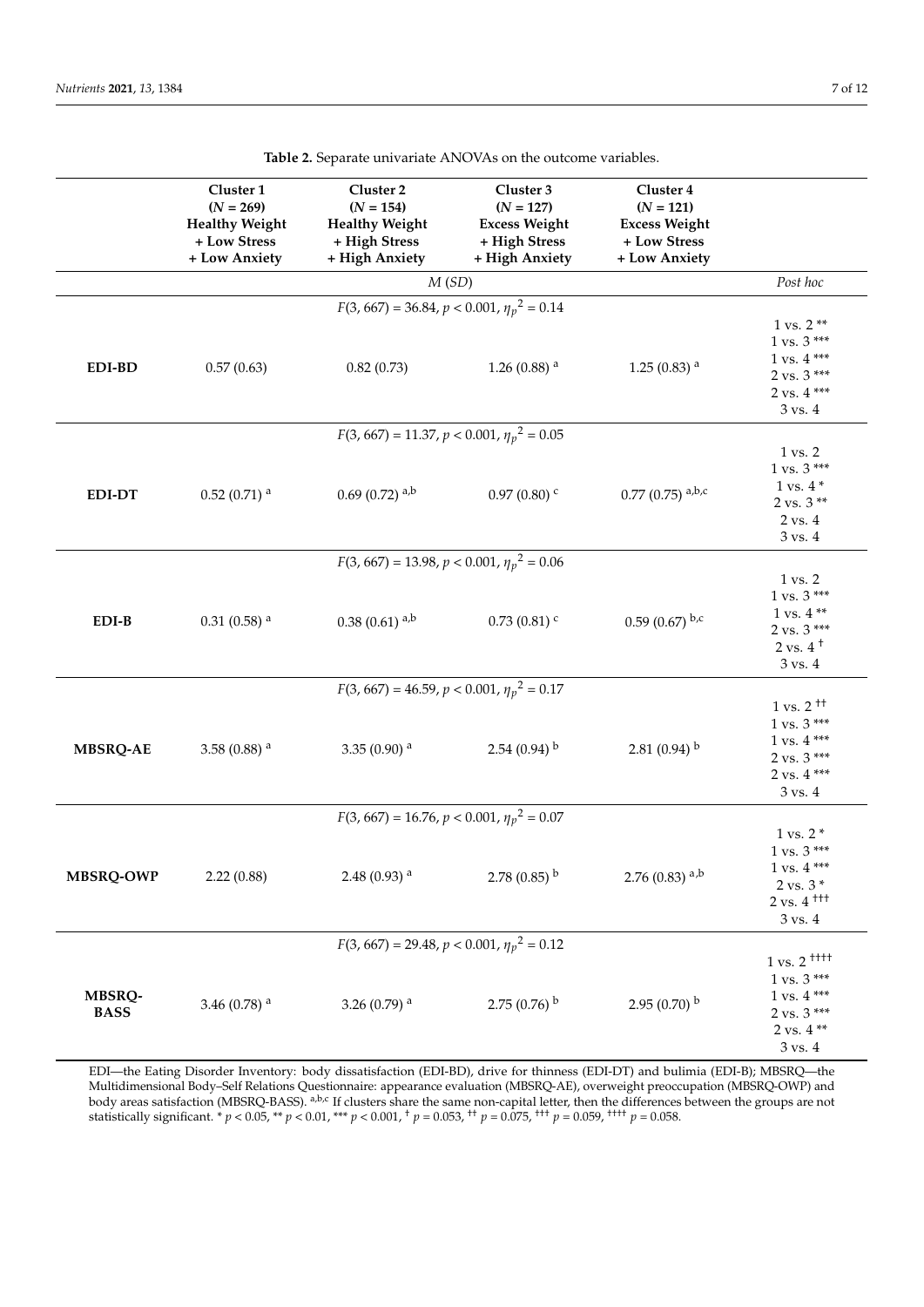# **4. Discussion**

This study examined patterns of COVID-19-related stress, COVID-19-related anxiety, and weight status in a sample of Polish women during the COVID-19 pandemic. Four clusters were uncovered. Cluster 3 (excess body weight, high COVID-19-related stress, and high COVID-19-related anxiety)–was associated with significantly higher levels of both eating disorder symptoms and negative body image than Clusters 1 (healthy body weight, low COVID-19-related stress, low COVID-19-related anxiety) and 2 (healthy body weight, high COVID-19-related stress, high COVID-19-related anxiety). More specifically, our results show that women from Cluster 3 had significantly higher levels of body dissatisfaction, drive for thinness, bulimia, overweight preoccupation, and lower levels of appearance evaluation and body areas satisfaction than Clusters 1 and 2, although this cluster did not differ significantly from Cluster 4 (excess body weight, low COVID-19-related stress, and low COVID-19-related anxiety) in any dimension. Moreover, although Cluster 4 also differed significantly from Cluster 1 in all dimensions, such differences were not always significant between Cluster 4 and Cluster 2 (drive for thinness, bulimia, overweight preoccupation). This may mean that for such aspects of functioning such as drive for thinness, bulimia symptoms, and overweight preoccupation (fat-related anxiety, food restriction and weight vigilance), a risk factor for their high level is, in addition to excess body weight, high levels of COVID-19-related stress and anxiety. For the rest of the assessed body-related assessment and feelings aspects (body dissatisfaction, appearance evaluation, and body areas satisfaction), it seems to be actually the condition of excess weight irrespective of COVID-19-related stress and anxiety.

Our results partially support our hypothesis, as higher levels of symptoms of eating disorders and negative body image were observed in women with excess body weight, high anxiety, and stress related to COVID-19 as compared with women with a healthy body weight with low levels of anxiety and stress. Therefore, it is possible that our research reflects what earlier research has highlighted in other national contexts, namely that the COVID-19 pandemic, particularly the stress and anxiety caused by the pandemic, are having a detrimental impact on mental health, including in terms of eating behaviors and body image [\[4–](#page-9-2)[9,](#page-9-3)[25,](#page-10-13)[28\]](#page-10-14). Individuals may response to such stress and anxiety by employing a range of maladaptive strategies, such as behaviors that exacerbate body image concerns (e.g., body ruminations and body checking) and disordered eating symptoms (e.g., restrictive eating). In this sense, higher levels of COVID-19-related stress and anxiety appear to contribute to a greater intensity of eating disorder symptomatology and a negative body image, which is consistent with previous work [\[10,](#page-9-5)[12,](#page-9-7)[13,](#page-9-11)[24,](#page-10-3)[28\]](#page-10-14), although our results suggest a degree of nuance in this finding.

Specifically, our results suggest that excess weight, as indicated by BMI, is associated with higher levels of body dissatisfaction [\[13\]](#page-9-11), and also higher levels of other symptoms of eating disorders. As mentioned by Phillipou et al. [\[25\]](#page-10-13), COVID-19 and attendant restrictions, stress, and anxiety may lead to an increase in restrictive and binge eating behaviors, which is also consistent with our study, since the presence and severity of these behaviors were analyzed within the drive for thinness (EDI-DT) and bulimia (EDI-B) subscales. This is also reflected in other studies that have highlighted the effect of COVID-19 on drive for thinness [\[29\]](#page-10-15) and bulimia symptoms (binge eating and self-induced vomiting) [\[27](#page-10-16)[,28\]](#page-10-14). For instance, one German study showed that, due to the COVID-19 pandemic, the quality of life of patients had significantly decreased, levels of depression had increased, and the frequency of using face-to-face psychotherapy had decreased [\[27\]](#page-10-16), which, as we know, may additionally strengthen the experience of anxiety and stress.

The present results indicate that both stress and anxiety associated with the current pandemic, as well as body weight, can be included in the further analysis of levels of intensity of eating disorder symptoms and negative body image. However, it is necessary to interpret our results with caution, as they could be determined primarily by body weight. It is possible that, especially among women with excess body weight, the triggers and changes related to COVID-19, already mentioned in the Introduction (e.g., increasing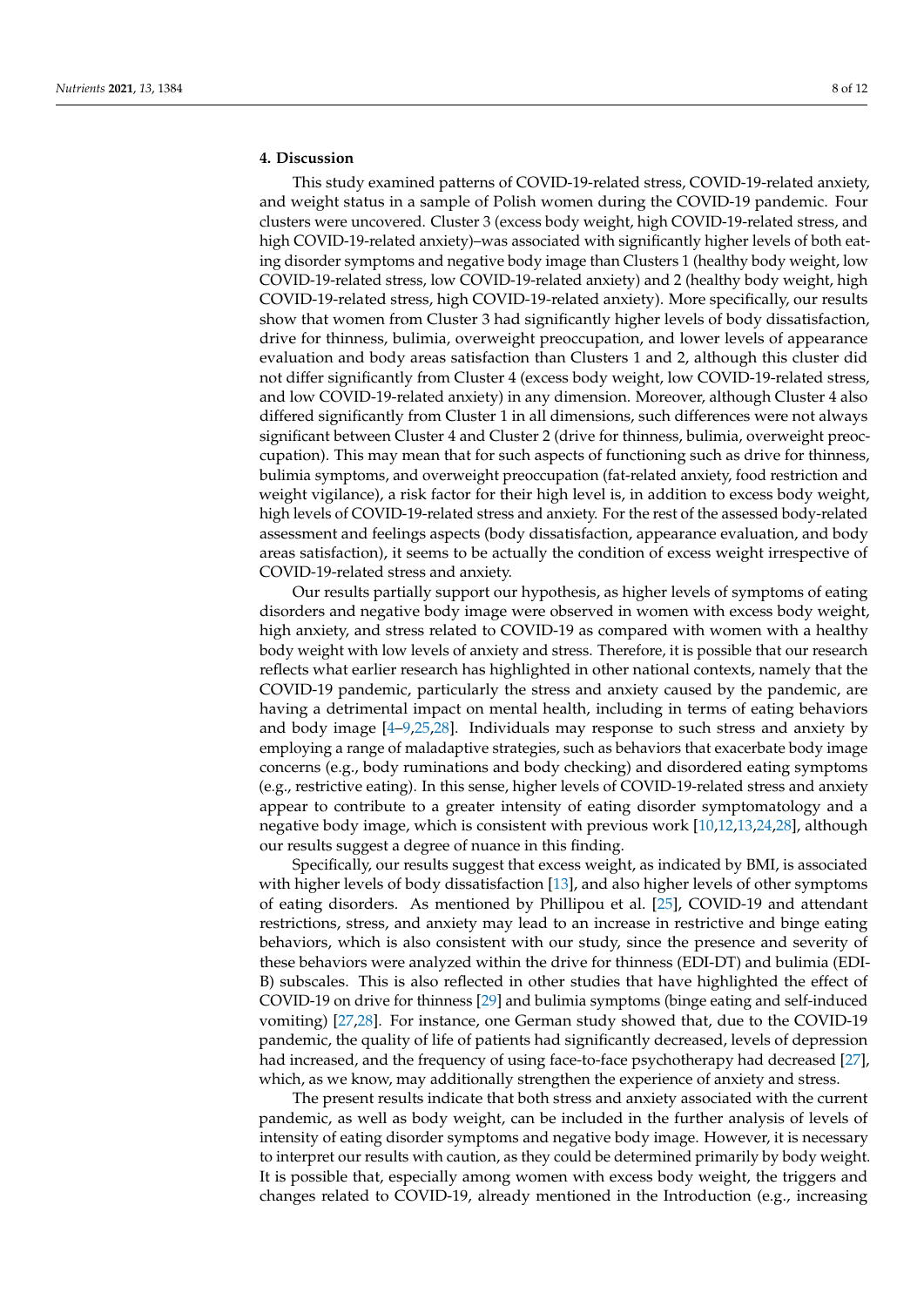feeling of loss control over the current situation, reduced use of gyms, increased screen time, and exposure to thin ideals via social media), may intensify the experience of negative emotions and concerns about weight or shape changes [\[2](#page-9-4)[,10,](#page-9-5)[29,](#page-10-15)[39\]](#page-10-17). Moreover, although we have not assessed causal relationships, it may be assumed that increased stress, anxiety, and concerns are a source of body dissatisfaction, which is accompanied by constant vigilance and monitoring of weight or body shape [\[10,](#page-9-5)[12,](#page-9-7)[40](#page-10-18)[,41\]](#page-10-19). The COVID-19 pandemic has caused many changes in daily lives, and these changes have also been associated with less physical activity and more unhealthy eating behaviors [\[26,](#page-10-20)[42–](#page-10-21)[44\]](#page-10-22). These changes may contribute to the risk of weight gain becoming greater and body assessment more negative [\[26,](#page-10-20)[43](#page-10-23)[–45\]](#page-10-24). However, women who want to control these body changes and want to reduce increased weight-related anxiety may turn to measures that still remain available, including food restrictions, vomiting, and other compensatory methods [\[46,](#page-10-25)[47\]](#page-10-26).

The preliminary reports from various countries may indeed mean that the COVID-19 pandemic is exacerbating symptoms of eating disorders and negative body image and that women with excess body weight are particularly at risk. This also seems to be confirmed by the data which show that over 30% of patients suffering from eating disorders experience an exacerbation of symptoms, and institutions caring for patients with eating disorders report the need to increase the scope of support [\[2](#page-9-4)[,11,](#page-9-13)[48,](#page-11-0)[49\]](#page-11-1). This crisis situation, which is the COVID-19 pandemic, makes it necessary to improve assistance, services, interventions, and policies so that they can be used without the need for direct contact. A direct example of these activities is enhanced cognitive behavior therapy (CBT-E) via teletherapy [\[2](#page-9-4)[,50\]](#page-11-2).

The main limitation of our study is that it is a cross-sectional study. Another limitation is that our recruitment method only allowed us to reach volunteers, therefore, we have a limited ability to generalize the results. In addition, we assessed COVID-19-related stress and anxiety with instruments that we used in a Polish sample for the first time. Although efforts were made to assess validity (e.g., factorial validity), more can be done to assess the validity of measures of COVID-19-stress and anxiety in the Polish context. Moreover, the measurement of all variables was based on self-report data (including subjective assessment of body weight), and any changes in lifestyles or eating habits associated with pandemic experience were not collected.

Follow-up surveys would be important to shed more light on COVID-19-related emotions and body weight status in the context of eating disorders and body image and their relations with lifestyle. This may allow us to better explore the mechanisms underlying changes in eating disorders and body image and to identify lifestyle factors that could exacerbate symptoms of eating disorders. Additionally, longitudinal studies would allow for a better understanding of causal relationships, as well as better consideration of some of the limitations of the present cross-sectional design. In particular, such work would benefit from objective measurements of body weight or body composition (e.g., bioelectrical impedance analysis), the use of standardized questionnaires to measure all variables, improved recruitment methods that involve representative Polish samples, and extending the present research to include men. Moreover, the opportunity to offer people suffering from eating disorders evidence-based therapeutic treatment strategies should be a goal for the future. Therefore, it is important to establish whether the currently available interventions would be efficient in reducing COVID-related emotions and eating disorders symptoms and enhancing a positive body image. Moreover, it should also be verified whether, while working on a reduction in emotions related to COVID-19, e-mental-health interventions are as effective as face-to-face interventions. Finally, it should be emphasized that given the rapidly evolving nature of the pandemic, it is essential that we continue research to monitor the negative mental health consequences of the pandemic actively and to provide appropriate support to attenuate increasing eating disorder symptoms.

**Author Contributions:** Conceptualization, K.C.-B., V.S., A.M. and J.M.; methodology, V.S., formal analysis, K.C.-B., V.S., A.M. and J.M.; investigation, K.C.-B., A.M. and J.M.; data curation, K.C.-B.; writing—original draft preparation, K.C.-B., V.S., A.M. and J.M.; supervision, V.S.; project administra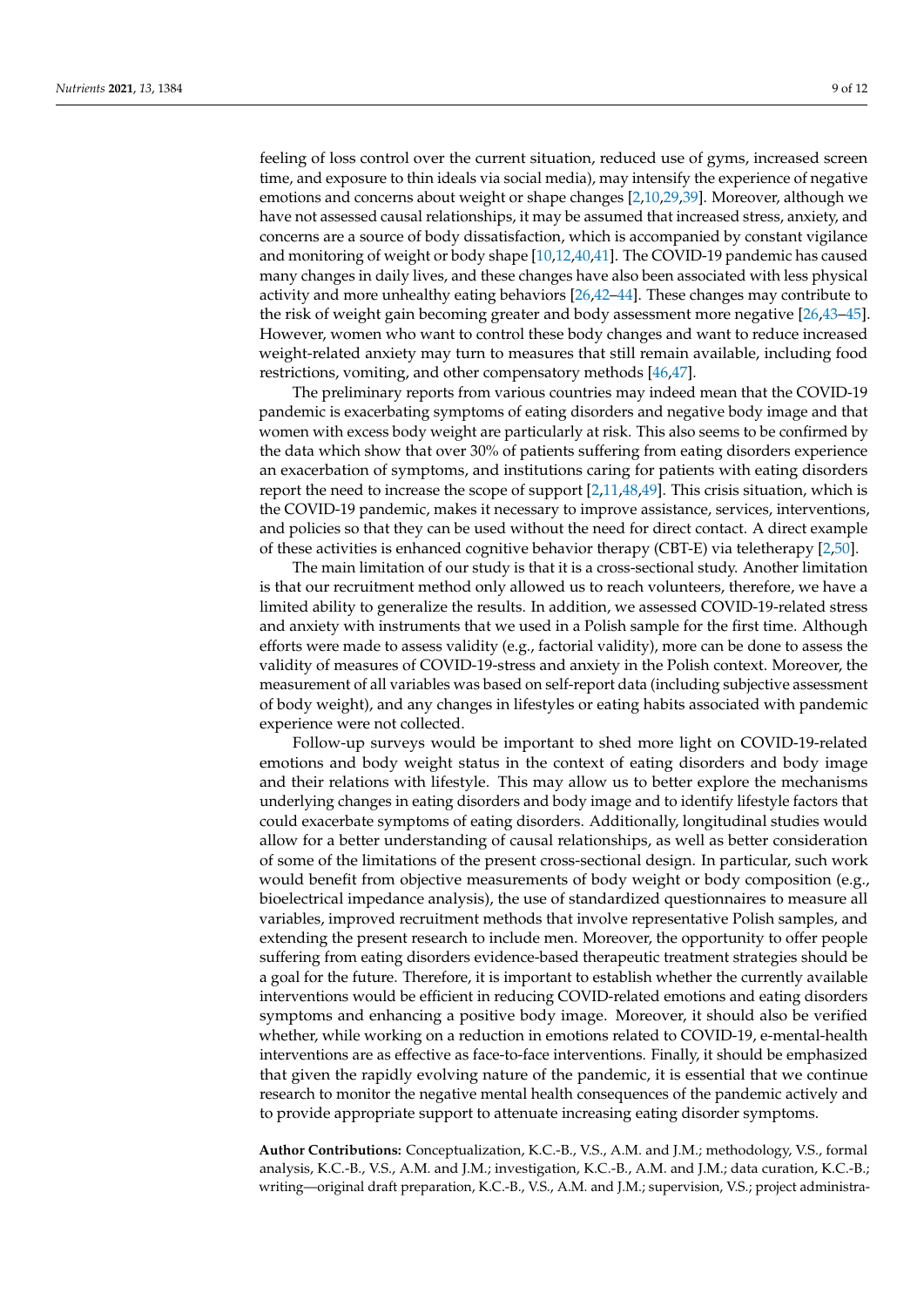tion, K.C.-B., V.S., A.M. and J.M.; funding acquisition, K.C.-B. All authors have read and agreed to the published version of the manuscript.

Funding: The publication is partially financed by the program "Inicjatywa Doskonałości-Uczelnia Badawcza", University of Wrocław.

**Institutional Review Board Statement:** The study was conducted according to the guidelines of the Declaration of Helsinki and approved by the Ethics Committee of the University of Wroclaw (14/12/2020).

**Informed Consent Statement:** Informed consent was obtained from all subjects involved in the study.

**Data Availability Statement:** The data that support the findings of this study are available from the corresponding author upon reasonable request.

**Conflicts of Interest:** The authors declare no conflict of interest.

## **References**

- <span id="page-9-0"></span>1. Centers for Disease Control and Prevention. Quarantine and Isolation. Available online: [https://www.cdc.gov/quarantine/](https://www.cdc.gov/quarantine/travel-restrictions.html) [travel-restrictions.html](https://www.cdc.gov/quarantine/travel-restrictions.html) (accessed on 14 April 2021).
- <span id="page-9-4"></span>2. Weissman, R.S.; Bauer, S.; Thomas, J.J. Access to evidence-based care for eating disorders during the COVID-19 crisis. *Int. J. Eat. Disord.* **2020**, *53*, 639–646. [\[CrossRef\]](http://doi.org/10.1002/eat.23279)
- <span id="page-9-1"></span>3. World Health Organisation. Coronavirus Disease (COVID-19) Pandemic. Available online: [https://www.who.int/emergencies/](https://www.who.int/emergencies/diseases/novelcoronavirus-2019) [diseases/novelcoronavirus-2019](https://www.who.int/emergencies/diseases/novelcoronavirus-2019) (accessed on 14 April 2021).
- <span id="page-9-2"></span>4. Gallagher, M.W.; Zvolensky, M.J.; Long, L.J.; Rogers, A.H.; Garey, L. The Impact of Covid-19 Experiences and Associated Stress on Anxiety, Depression, and Functional Impairment in American Adults. *Cogn. Ther. Res.* **2020**, *44*, 1043–1051. [\[CrossRef\]](http://doi.org/10.1007/s10608-020-10143-y)
- 5. Rahman, M.A.; Hoque, N.; Alif, S.M.; Salehin, M.; Islam, S.M.S.; Banik, B.; Sharif, A.; Nazim, N.B.; Sultana, F.; Cross, W. Factors associated with psychological distress, fear and coping strategies during the COVID-19 pandemic in Australia. *Glob. Health* **2020**, *16*, 1–15. [\[CrossRef\]](http://doi.org/10.1186/s12992-020-00624-w)
- 6. Santini, Z.I.; E Jose, P.; Cornwell, E.Y.; Koyanagi, A.; Nielsen, L.; Hinrichsen, C.; Meilstrup, C.; Madsen, K.R.; Koushede, V. Social disconnectedness, perceived isolation, and symptoms of depression and anxiety among older Americans (NSHAP): A longitudinal mediation analysis. *Lancet Public Health* **2020**, *5*, e62–e70. [\[CrossRef\]](http://doi.org/10.1016/S2468-2667(19)30230-0)
- 7. Shevlin, M.; McBride, O.; Murphy, J.; Miller, J.G.; Hartman, T.K.; Levita, L.; Mason, L.; Martinez, A.P.; McKay, R.; Stocks, T.V.A.; et al. Anxiety, depression, traumatic stress and COVID-19-related anxiety in the UK general population during the COVID-19 pandemic. *BJPsych Open* **2020**, *6*, 125. [\[CrossRef\]](http://doi.org/10.1192/bjo.2020.109) [\[PubMed\]](http://www.ncbi.nlm.nih.gov/pubmed/33070797)
- <span id="page-9-12"></span>8. Shevlin, M.; Nolan, E.; Owczarek, M.; McBride, O.; Murphy, J.; Miller, J.G.; Hartman, T.K.; Levita, L.; Mason, L.; Martinez, A.P.; et al. COVID-19-related anxiety predicts somatic symptoms in the UK population. *Br. J. Health Psychol.* **2020**, *25*, 875–882. [\[CrossRef\]](http://doi.org/10.1111/bjhp.12430) [\[PubMed\]](http://www.ncbi.nlm.nih.gov/pubmed/32458550)
- <span id="page-9-3"></span>9. Tull, M.T.; Edmonds, K.A.; Scamaldo, K.M.; Richmond, J.R.; Rose, J.P.; Gratz, K.L. Psychological Outcomes Associated with Stay-at-Home Orders and the Perceived Impact of COVID-19 on Daily Life. *Psychiatry Res.* **2020**, *289*, 113098. [\[CrossRef\]](http://doi.org/10.1016/j.psychres.2020.113098)
- <span id="page-9-5"></span>10. Cooper, M.; Reilly, E.E.; Siegel, J.A.; Coniglio, K.; Sadeh-Sharvit, S.; Pisetsky, E.M.; Anderson, L.M. Eating disorders during the COVID-19 pandemic and quarantine: An overview of risks and recommendations for treatment and early intervention. *Eat. Disord.* **2020**, 1–23. [\[CrossRef\]](http://doi.org/10.1080/10640266.2020.1790271) [\[PubMed\]](http://www.ncbi.nlm.nih.gov/pubmed/32644868)
- <span id="page-9-13"></span>11. Fernández-Aranda, F.; Casas, M.; Claes, L.; Bryan, D.C.; Favaro, A.; Granero, R.; Gudiol, C.; Jiménez-Murcia, S.; Karwautz, A.; Le Grange, D.; et al. COVID-19 and implications for eating disorders. *Eur. Eat. Disord. Rev.* **2020**, *28*, 239–245. [\[CrossRef\]](http://doi.org/10.1002/erv.2738)
- <span id="page-9-7"></span>12. Rodgers, R.F.; Lombardo, C.; Cerolini, S.; Franko, D.L.; Omori, M.; Fuller-Tyszkiewicz, M.; Linardon, J.; Courtet, P.; Guillaume, S. The impact of the COVID-19 pandemic on eating disorder risk and symptoms. *Int. J. Eat. Disord.* **2020**, *53*, 1166–1170. [\[CrossRef\]](http://doi.org/10.1002/eat.23318)
- <span id="page-9-11"></span>13. Swami, V.; Horne, G.; Furnham, A. COVID-19-related stress and anxiety are associated with negative body image in adults from the United Kingdom. *Pers. Individ. Differ.* **2021**, *170*, 110426. [\[CrossRef\]](http://doi.org/10.1016/j.paid.2020.110426)
- <span id="page-9-6"></span>14. Touyz, S.; Lacey, H.; Hay, P. Eating disorders in the time of COVID-19. *J. Eat. Disord.* **2020**, *8*, 1–3. [\[CrossRef\]](http://doi.org/10.1186/s40337-020-00295-3) [\[PubMed\]](http://www.ncbi.nlm.nih.gov/pubmed/32337045)
- <span id="page-9-8"></span>15. Dalle Grave, R. Coronavirus Disease 2019 and Eating Disorders. Available online: [https://www.psychologytoday.com/us/blog/](https://www.psychologytoday.com/us/blog/eating-disorders-the-facts/202003/coronavirus-disease-2019-and-eating-disorders) [eating-disorders-the-facts/202003/coronavirus-disease-2019-and-eating-disorders](https://www.psychologytoday.com/us/blog/eating-disorders-the-facts/202003/coronavirus-disease-2019-and-eating-disorders) (accessed on 14 April 2021).
- <span id="page-9-9"></span>16. Desarbo, J.R.; Desarbo, L. Anorexia nervosa and COVID-19. *Curr. Psychiatry* **2020**, *19*, 23–28. [\[CrossRef\]](http://doi.org/10.12788/cp.0011)
- 17. Dong, M.; Zheng, J. Letter to the editor: Headline stress disorder caused by Netnews during the outbreak of COVID-19. *Health Expect.* **2020**, *23*, 259–260. [\[CrossRef\]](http://doi.org/10.1111/hex.13055)
- 18. Fairburn, C.G.; Shafran, R.; Cooper, Z. A cognitive behavioural theory of anorexia nervosa. *Behav. Res. Ther.* **1999**, *37*, 1–13. [\[CrossRef\]](http://doi.org/10.1016/S0005-7967(98)00102-8)
- 19. Gibson, D.; Mehler, P.S. Anorexia Nervosa and the Immune System—A Narrative Review. *J. Clin. Med.* **2019**, *8*, 1915. [\[CrossRef\]](http://doi.org/10.3390/jcm8111915)
- <span id="page-9-10"></span>20. Marcos, A. The immune system in eating disorders: An overview. *Nutrition* **1997**, *13*, 853–862. [\[CrossRef\]](http://doi.org/10.1016/S0899-9007(97)00272-4)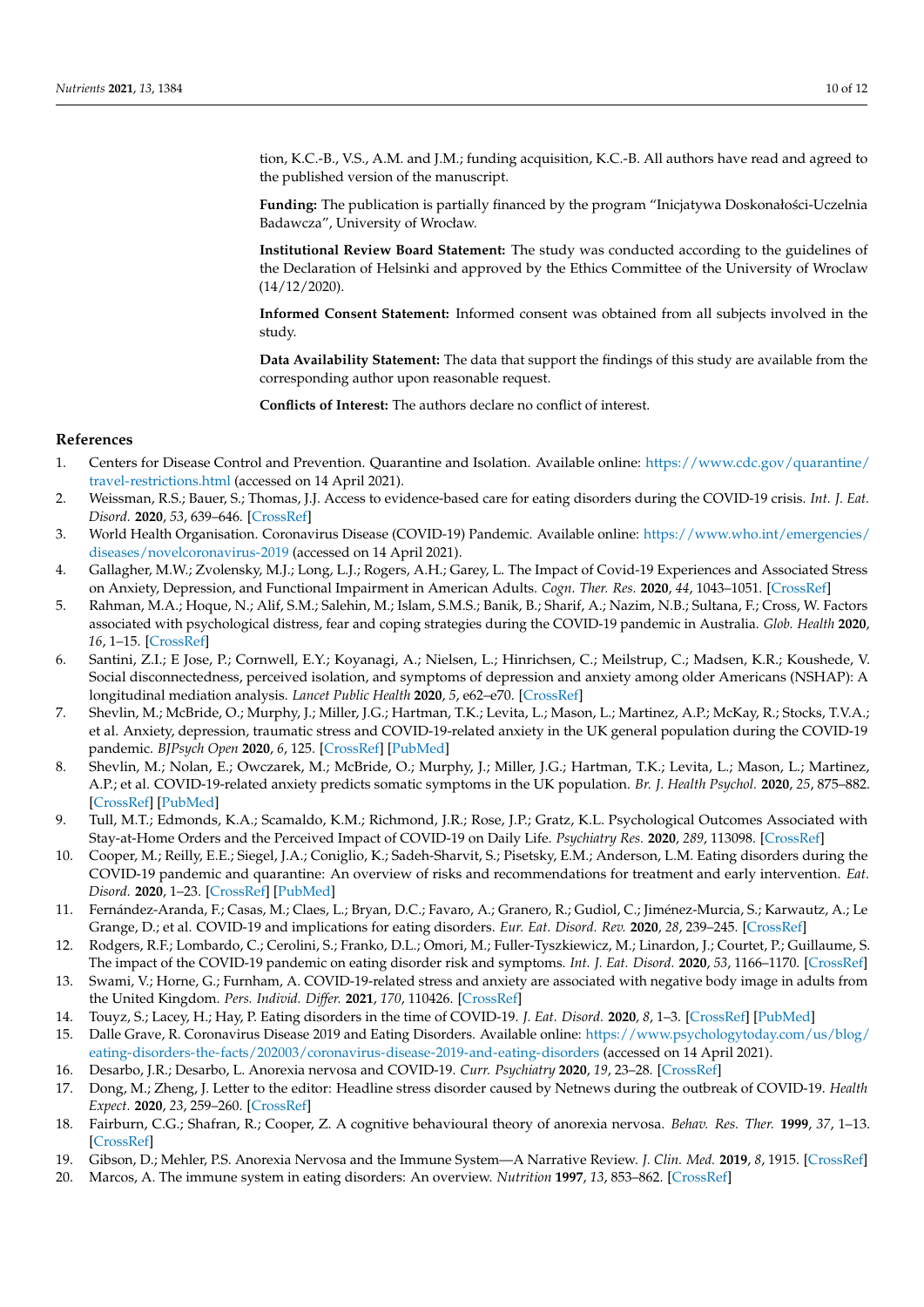- <span id="page-10-0"></span>21. Lasky, J. How to Look Your Best on a Webcam. *New York Times*, 25 March 2020. Available online: [https://www.nytimes.com/20](https://www.nytimes.com/2020/03/25/realestate/coronavirus-webcam-appearance.html) [20/03/25/realestate/coronavirus-webcam-appearance.html\(](https://www.nytimes.com/2020/03/25/realestate/coronavirus-webcam-appearance.html)accessed on 14 April 2021).
- <span id="page-10-1"></span>22. Holland, G.; Tiggemann, M. A systematic review of the impact of the use of social networking sites on body image and disordered eating outcomes. *Body Image* **2016**, *17*, 100–110. [\[CrossRef\]](http://doi.org/10.1016/j.bodyim.2016.02.008)
- <span id="page-10-2"></span>23. Saltzman, L.Y.; Hansel, T.C.; Bordnick, P.S. Loneliness, isolation, and social support factors in post-COVID-19 mental health. *Psychol. Trauma* **2020**, *12*, S55–S57. [\[CrossRef\]](http://doi.org/10.1037/tra0000703)
- <span id="page-10-3"></span>24. Branley-Bell, D.; Talbot, C.V. Exploring the impact of the COVID-19 pandemic and UK lockdown on individuals with experience of eating disorders. *J. Eat. Disord.* **2020**, *8*, 1–12. [\[CrossRef\]](http://doi.org/10.1186/s40337-020-00319-y)
- <span id="page-10-13"></span>25. Phillipou, A.; Meyer, D.; Neill, E.; Tan, E.J.; Toh, W.L.; Van Rheenen, T.E.; Rossell, S.L. Eating and exercise behaviors in eating disorders and the general population during the COVID-19 pandemic in Australia: Initial results from the COLLATE project. *Int. J. Eat. Disord.* **2020**, *53*, 1158–1165. [\[CrossRef\]](http://doi.org/10.1002/eat.23317)
- <span id="page-10-20"></span>26. Robertson, M.; Duffy, F.; Newman, E.; Bravo, C.P.; Ates, H.H.; Sharpe, H. Exploring changes in body image, eating and exercise during the COVID-19 lockdown: A UK survey. *Appetite* **2021**, *159*, 105062. [\[CrossRef\]](http://doi.org/10.1016/j.appet.2020.105062) [\[PubMed\]](http://www.ncbi.nlm.nih.gov/pubmed/33278549)
- <span id="page-10-16"></span>27. Schlegl, S.; Meule, A.; Favreau, M.; Voderholzer, U. Bulimia nervosa in times of the COVID-19 pandemic—Results from an online survey of former inpatients. *Eur. Eat. Disord. Rev.* **2020**, *28*, 847–854. [\[CrossRef\]](http://doi.org/10.1002/erv.2773) [\[PubMed\]](http://www.ncbi.nlm.nih.gov/pubmed/32767858)
- <span id="page-10-14"></span>28. Msc, J.D.T.; Watson, H.J.; Thornton, L.M.; Borg, S.; Ma, R.E.F.; Ba, C.M.M.; Bs, L.E.H.; Van Furth, E.F.; Peat, C.M.; Bulik, C.M. Early impact of COVID-19 on individuals with self-reported eating disorders: A survey of ~1000 individuals in the United States and the Netherlands. *Int. J. Eat. Disord.* **2020**, *53*, 1780–1790. [\[CrossRef\]](http://doi.org/10.1002/eat.23353)
- <span id="page-10-15"></span>29. Vall-Roqué, H.; Andrés, A.; Saldaña, C. The impact of COVID-19 lockdown on social network sites use, body image disturbances and self-esteem among adolescent and young women. *Prog. Neuro-Psychopharmacology Biol. Psychiatry* **2021**, *110*, 110293. [\[CrossRef\]](http://doi.org/10.1016/j.pnpbp.2021.110293)
- <span id="page-10-4"></span>30. Vuillier, L.; May, L.; Greville-Harris, M.; Surman, R.; Moseley, R.L. The impact of the COVID-19 pandemic on individuals with eating disorders: The role of emotion regulation and exploration of online treatment experiences. *J. Eat. Disord.* **2021**, *9*, 1–18. [\[CrossRef\]](http://doi.org/10.1186/s40337-020-00362-9) [\[PubMed\]](http://www.ncbi.nlm.nih.gov/pubmed/33436064)
- <span id="page-10-5"></span>31. Izydorczyk, B.; Khanh, H.T.T.; Lizińczyk, S.; Sitnik-Warchulska, K.; Lipowska, M.; Gulbicka, A. Body Dissatisfaction, Restrictive, and Bulimic Behaviours among Young Women: A Polish–Japanese Comparison. *Nutrients* **2020**, *12*, 666. [\[CrossRef\]](http://doi.org/10.3390/nu12030666)
- <span id="page-10-6"></span>32. Błaszczyk-Bębenek, E.; Jagielski, P.; Bolesławska, I.; Jagielska, A.; Nitsch-Osuch, A.; Kawalec, P. Nutrition Behaviors in Polish Adults before and during COVID-19 Lockdown. *Nutrients* **2020**, *12*, 3084. [\[CrossRef\]](http://doi.org/10.3390/nu12103084)
- <span id="page-10-7"></span>33. Brislin, R.W. Back-Translation for Cross-Cultural Research. *J. Cross-Cultural Psychol.* **1970**, *1*, 185–216. [\[CrossRef\]](http://doi.org/10.1177/135910457000100301)
- <span id="page-10-8"></span>34. Garner, D.M.; Olmstead, M.P.; Polivy, J. Development and validation of a multidimensional eating disorder inventory for anorexia nervosa and bulimia. *Int. J. Eat. Disord.* **1983**, *2*, 15–34. [\[CrossRef\]](http://doi.org/10.1002/1098-108X(198321)2:2<15::AID-EAT2260020203>3.0.CO;2-6)
- <span id="page-10-9"></span>35. Żechowski, C. Polska wersja Kwestionariusza Zaburzeń Odzywiania (EDI)—adaptacja i normalizacja [Polish version of Eating Disorder Inventory–Adaptation and normalization]. *Psych. Pol.* **2008**, *42*, 179–193.
- <span id="page-10-10"></span>36. Brytek-Matera, A.; Rogoza, R. Validation of the Polish version of the Multidimensional Body-Self Relations Questionnaire among women. *Eat. Weight. Disord. Stud. Anorexia Bulim. Obes.* **2015**, *20*, 109–117. [\[CrossRef\]](http://doi.org/10.1007/s40519-014-0156-x) [\[PubMed\]](http://www.ncbi.nlm.nih.gov/pubmed/25249404)
- <span id="page-10-11"></span>37. Cash, T.F. Multidimensional Body-Self Relations Questionnaire. In *Encyclopedia of Feeding and Eating Disorders*; Wade, T., Ed.; Springer: Singapore, 2015.
- <span id="page-10-12"></span>38. Bittmann, R.M.; Gelbard, R.M. Decision-making method using a visual approach for cluster analysis problems; indicative classification algorithms and grouping scope. *Expert Syst.* **2007**, *24*, 171–187. [\[CrossRef\]](http://doi.org/10.1111/j.1468-0394.2007.00428.x)
- <span id="page-10-17"></span>39. Pietrobelli, A.; Pecoraro, L.; Ferruzzi, A.; Heo, M.; Faith, M.; Zoller, T.; Antoniazzi, F.; Piacentini, G.; Fearnbach, S.N.; Heymsfield, S.B. Effects of COVID-19 Lockdown on Lifestyle Behaviors in Children with Obesity Living in Verona, Italy: A Longitudinal Study. *Obesity* **2020**, *28*, 1382–1385. [\[CrossRef\]](http://doi.org/10.1002/oby.22861) [\[PubMed\]](http://www.ncbi.nlm.nih.gov/pubmed/32352652)
- <span id="page-10-18"></span>40. Fredrickson, B.L.; Roberts, T.-A. Objectification Theory: Toward Understanding Women's Lived Experiences and Mental Health Risks. *Psychol. Women Q.* **1997**, *21*, 173–206. [\[CrossRef\]](http://doi.org/10.1111/j.1471-6402.1997.tb00108.x)
- <span id="page-10-19"></span>41. Winn, L.; Cornelius, R. Self-Objectification and Cognitive Performance: A Systematic Review of the Literature. *Front. Psychol.* **2020**, *11*, 20. [\[CrossRef\]](http://doi.org/10.3389/fpsyg.2020.00020)
- <span id="page-10-21"></span>42. Ammar, A.; Brach, M.; Trabelsi, K.; Chtourou, H.; Boukhris, O.; Masmoudi, L.; Bouaziz, B.; Bentlage, E.; How, D.; Ahmed, M.; et al. Effects of COVID-19 Home Confinement on Eating Behaviour and Physical Activity: Results of the ECLB-COVID19 International Online Survey. *Nutrients* **2020**, *12*, 1583. [\[CrossRef\]](http://doi.org/10.3390/nu12061583) [\[PubMed\]](http://www.ncbi.nlm.nih.gov/pubmed/32481594)
- <span id="page-10-23"></span>43. Matsungo, T.M.; Chopera, P. Effect of the COVID-19-induced lockdown on nutrition, health and lifestyle patterns among adults in Zimbabwe. *BMJ Nutr. Prev. Health* **2020**, *3*, 205–212. [\[CrossRef\]](http://doi.org/10.1136/bmjnph-2020-000124)
- <span id="page-10-22"></span>44. Robinson, E.; Boyland, E.; Chisholm, A.; Harrold, J.; Maloney, N.G.; Marty, L.; Mead, B.R.; Noonan, R.; Hardman, C.A. Obesity, eating behavior and physical activity during COVID-19 lockdown: A study of UK adults. *Appetite* **2021**, *156*, 104853. [\[CrossRef\]](http://doi.org/10.1016/j.appet.2020.104853)
- <span id="page-10-24"></span>45. Mumena, W. Impact of COVID-19 Curfew on Eating Habits, Eating Frequency, and Weight According to Food Security Status in Saudi Arabia: A Retrospective Study. *Prog. Nutr.* **2021**, *22*, e2020075. [\[CrossRef\]](http://doi.org/10.23751/pn.v22i4.9883)
- <span id="page-10-25"></span>46. Fairburn, C.G. *Cognitive Behavior Therapy and Eating Disorders*; Guilford Press: New York, NY, USA, 2008.
- <span id="page-10-26"></span>47. Ruggiero, G.M.; Bertelli, S.; Boccalari, L.; Centorame, F.; Ditucci, A.; La Mela, C.; Scarinci, A.; Vinai, P.; Scarone, S.; Sassaroli, S. The influence of stress on the rela-tionship between cognitive variables and measures of eating disorders (in healthy female university students): A qua-si-experimental study. *Eat. Weight. Disord.* **2008**, *13*, 142–148. [\[CrossRef\]](http://doi.org/10.1007/BF03327615) [\[PubMed\]](http://www.ncbi.nlm.nih.gov/pubmed/19011372)